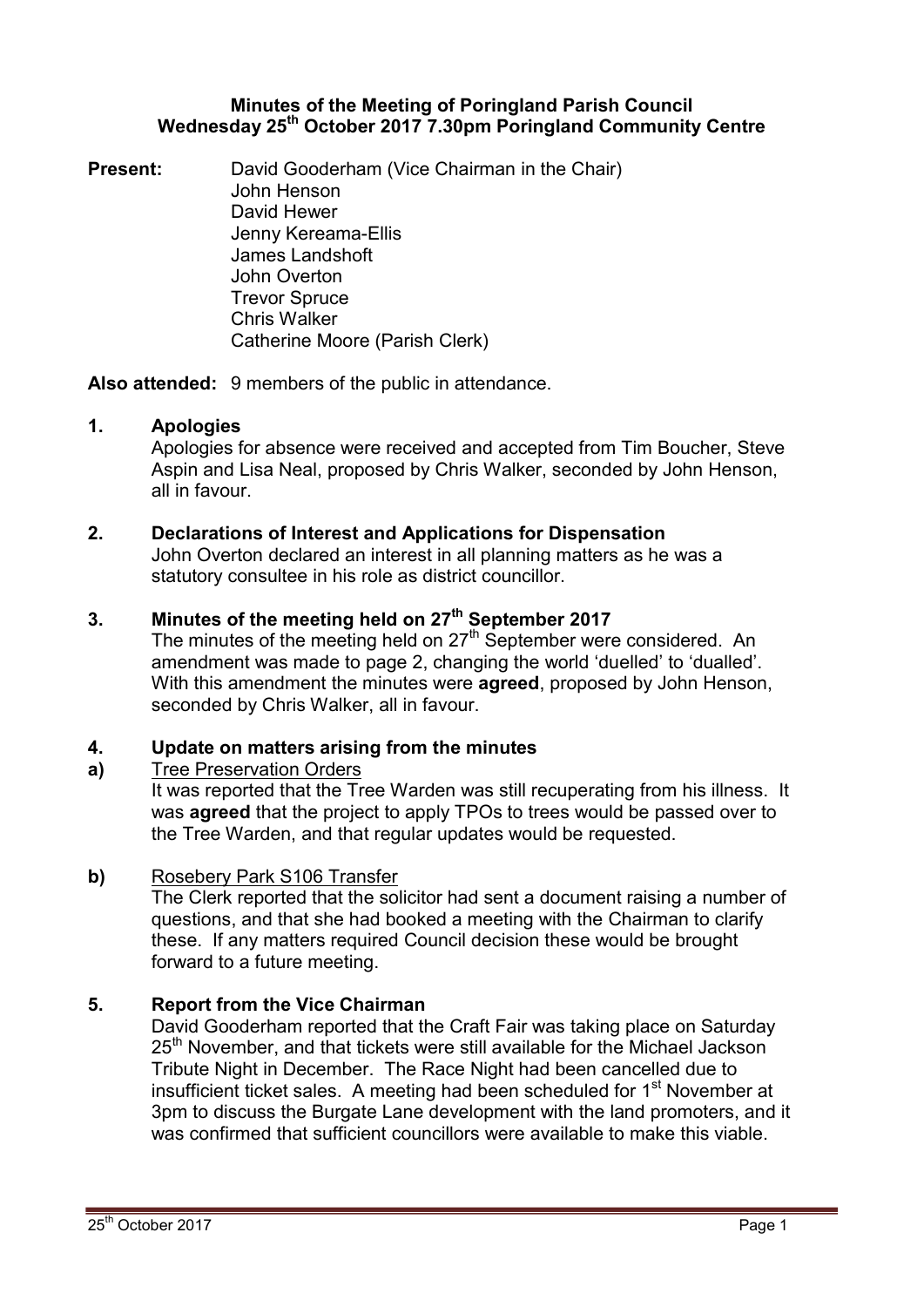# 6. Public Participation

Standing orders were suspended to allow the County Councillor, District Councillors and members of the public to speak, proposed by James Landshoft, seconded by David Hewer, all in favour.

## a) District Councillors

John Overton reported that areas for small scale development had been identified around South Norfolk, including Brooke and Shotesham. The Council had been calculating the five year land supply figures, and was taking legal advice to confirm whether their calculations equating to either 6.44 years or 8.39 years were correct. Norwich City Council was keen to build more houses but were being asked to keep within their administrative boundaries with these.

Issues of flooding associated with the proposed development in Burgate Lane had been raised with the developers. John had also asked whether the application would be made under Local Plan policies or under five year land supply, noting that it was outside the development boundary.

Adam Nicholls and Tim Horspole were leaving South Norfolk Council shortly. Further work was taking place on the joint working arrangements with Broadland District Council. A question was asked regarding whether Alpington school had capacity. It was suggested that this could be discussed with the land promoters at the forthcoming meeting.

James Landshoft reported that he was taking part in Movember and would welcome any support people could give to the Movember Foundation.

### **b)** County Councillor

Vic Thompson had sent his apologies and had circulated his report.

### c) Public Participation

A member of the public asked when the pavement at Rosebery Park, fronting Shotesham Road, would be completed. It was noted that the contractors were waiting for someone to test the electric cable to see whether it was live. It was **agreed** that in order for force the developers to move this forward, the Council would not take on the open space land until the pavement had been completed, proposed by James Landshoft, seconded by John Henson, all in favour. Clerk

A member of the public reported a rapidly increasing leak at the junction of Howe Lane / Shotesham Road. This had been reported but no action had been taken. The Clerk was asked to contact the Anglian Water representative to try to move this on.

A member of the public noted his disappointment at the removal of the hedge at the Bixley development. It was understood that this had been approved through the planning process, and he suggested that the Neighbourhood Plan project could consider how they could protect hedges and trees in the parish. This was noted by the Chairman of the Neighbourhood Plan Committee. A member of the public addressed the Council about his request to place a bench on Highways land at Critoph Close. He noted that the Clerk was waiting for a response from the Highways Engineer. It was **agreed** to support this project, proposed by James Landshoft, seconded by Chris Walker, all in favour.

A member of the public reported problems with traffic management on

Clerk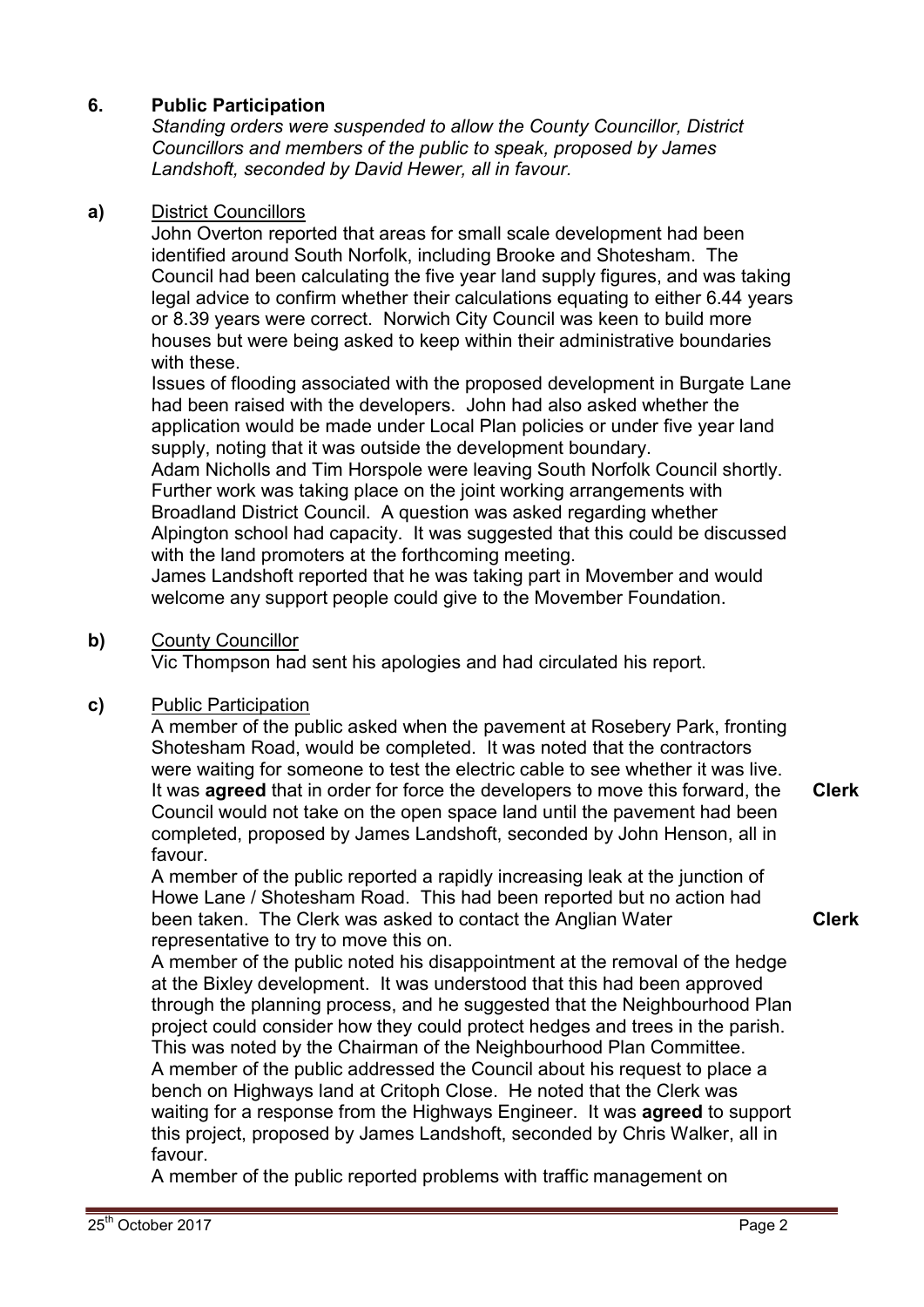Norwich Road the previous week. The Clerk replied that she had already raised concerns with the Anglian Water representative, who had been aware of issues and had taken steps to correct this quickly. It was noted that traffic management appeared to be fine this week.

Standing orders were reinstated.

#### 7. Planning

- a) Applications Received
- i) 2017/2168 Unit 4 Overtons Way: Change of use to D1 for the use of physiotherapy, podiatry services.
- ii) 2017/2169 Unit 4 Overtons Way: Wall sign above front door.

David Gooderham had viewed the plans. The proposal was for a non-retail use of the unit, and associated advertising. Clerk

It was **agreed** to support the applications, proposed by David Gooderham, seconded by John Henson, all in favour.

ii) 2017/2234 Solar Farm, White Horse Lane, Trowse: Variation of Conditions 1 and 2 of planning consent 2014/2380 (Development of a ground mounted solar farm including associated infrastructure which includes inverters and transformers and a substation) to allow extension of operational lifetime of the solar farm from 25 years to 30 years.

John Henson had viewed the plans. The variation was to extend the lifetime of the solar farm by a further five years. It was felt that this was good as often useable equipment was being removed when planning permission expired.

It was **agreed** to support the application, proposed by John Henson, seconded by Trevor Spruce, all in favour.

- b) Planning Decisions
- i) 2017/1771 235 The Street: Variation of condition 2 of planning consent 2015/1899 (Demolition of existing garden outbuilding and replacement with new garden outbuilding) – Revised design of outbuilding including lowered ridge height and wider building width. APPROVED
- ii) 2017/1811 Land north of Stoke Road: Discharge of condition 14 (archaeological written scheme of investigation) of application 2016/2388 – Full planning application for up to 120 dwellings (Phase 2), senior recreation space, children's play space and associated infrastructure. **APPROVED**
- iii) 2017/1898 47 Cawstons Meadow: Single storey rear extension. **APPROVED**
- iv) 2017/2104 St Lawrence, Bungay Road: Discharge of condition 3 from planning consent 2016/0872 - Materials. APPROVED
- v) 2017/2135 10 The Footpath: Single storey rear and side extensions and alterations. And the state of the state of the state of the state of the state of the state of the state of the state of the state of the state of the state of the state of the state of the state of the state of the state

#### 8. Correspondence and Consultations

a) Bungay Road, Bixley The consultation regarding the extension of the 30mph to cover the new development north of The Ramblers was **supported**.

Clerk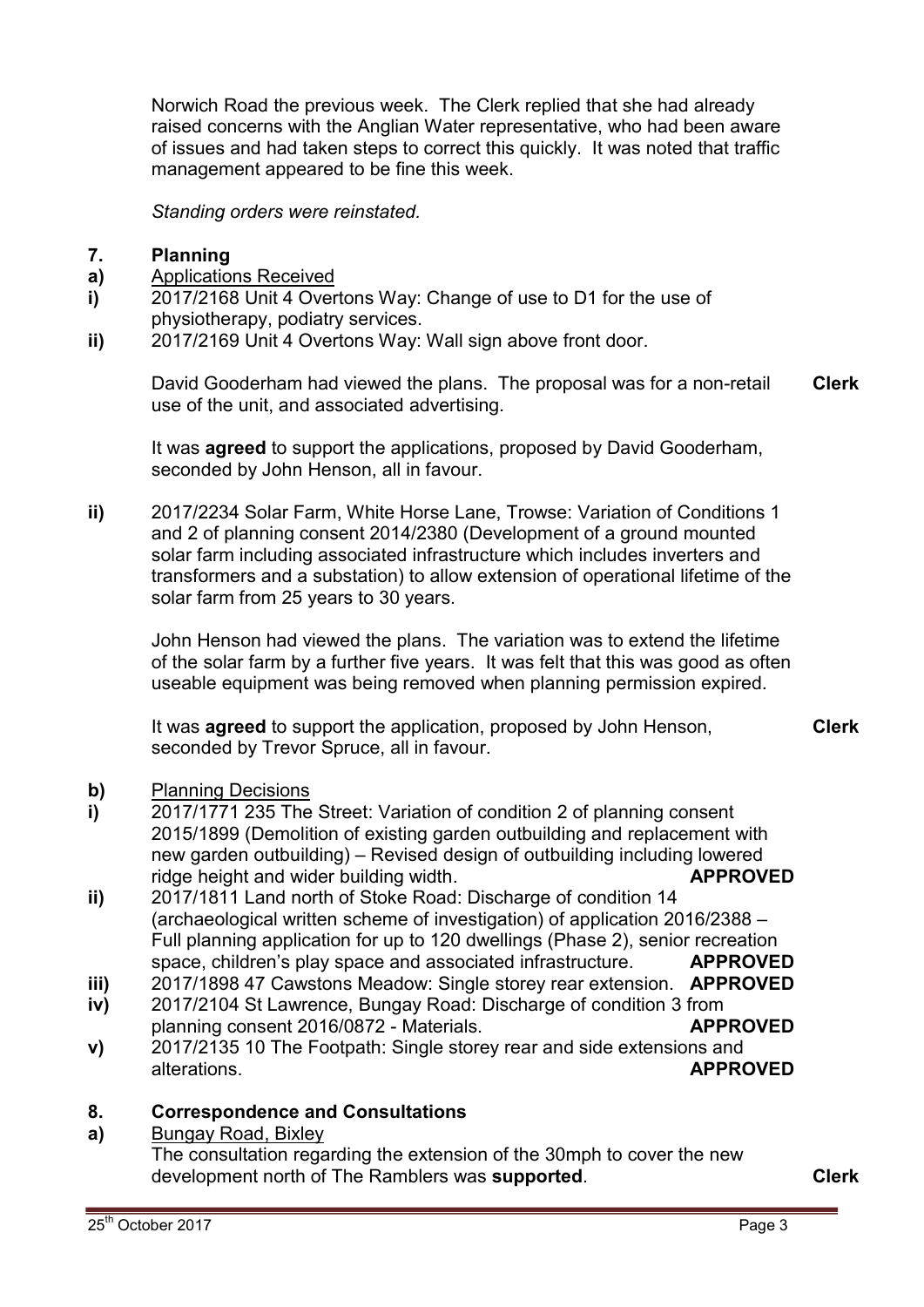### **b)** Precept Consultation

The Clerk noted that a consultation was in progress regarding whether referendum principles should be applied to local councils. It was noted that the Council had objected to this in 2016, and felt that the view had not changed. It was agreed to give the same response as before.

c) Letter Regarding Rosebery Park Open Space

The Clerk presented a letter from a resident adjacent to the open space at Rosebery Park, noting that she was looking for some planting to soften the railings surrounding the areas. It was **agreed** to approach the developers to request that they plant some fast growing hedge on the inside of the railings, which would then be maintained as part of the contract. If this was agreed, it would be put to the resident as an acceptable solution. Proposed by John Henson, seconded by James Landshoft, all in favour. Clerk

#### 9. Finance

#### a) Receipts, Payments, and Bank Reconciliation The receipts, payments and bank reconciliation for September 2017 were presented and noted.

### b) Second Quarter Budget Comparison

The heading on the comparison document was corrected, and it was noted that the figures within the Community Centre I&E and spreadsheet did not add up. The Clerk was asked to correct these. The contract of the Clerk

Clerk

#### c) Accounts for Payment

It was **agreed** to pay the following accounts, proposed by James Hewer, seconded by David Hewer, all in favour.

|                                      | <b>Staff Salaries</b>              | £5,581.40 |
|--------------------------------------|------------------------------------|-----------|
| <b>HMRC</b>                          | <b>PAYE &amp; NIC</b>              | £1,740.14 |
| <b>Norfolk Pension Fund</b>          | Superannuation                     | £1,863.40 |
| Microshade                           | Hosted IT                          | £166.08   |
| <b>Norfolk Copiers</b>               | <b>Printing and Printer Set Up</b> | £133.25   |
| ВT                                   | <b>Telephone and Broadband</b>     | £45.58    |
| <b>Spruce Landscapes</b>             | <b>Cemetery Maintenance</b>        | £750.00   |
| Veolia                               | Waste                              | £74.23    |
| <b>Nisbets</b>                       | Kitchen Equipment                  | £467.96   |
| J Henson                             | <b>Line Marking Paint</b>          | £9.48     |
| <b>ESPO</b>                          | CC Gas                             | £51.05    |
| <b>Total Gas &amp; Power</b>         | <b>CC Electricity</b>              | £643.67   |
| <b>Spruce Landscapes</b>             | <b>CC Grounds Maintenance</b>      | £226.00   |
| <b>Public Works Loan Board</b>       | Loan Repayment                     | £4,356.63 |
| <b>HouseProud</b>                    | <b>Relief Caretaking</b>           | £839.22   |
| <b>MCL Mechanical Engineers</b>      | <b>Plumbing Repairs</b>            | £363.50   |
| <b>Spruce Landscapes</b>             | <b>Grounds Maintenance</b>         | £348.00   |
| <b>Garden Guardian</b>               | Grounds Maintenance / Verges       | £723.00   |
| Anglian Water                        | <b>Playing Field Water</b>         | £127.89   |
| Barclaycard                          | Various                            | £2,101.34 |
| <b>Best Norfolk Office Solutions</b> | <b>Six Administrator</b>           | £158.63   |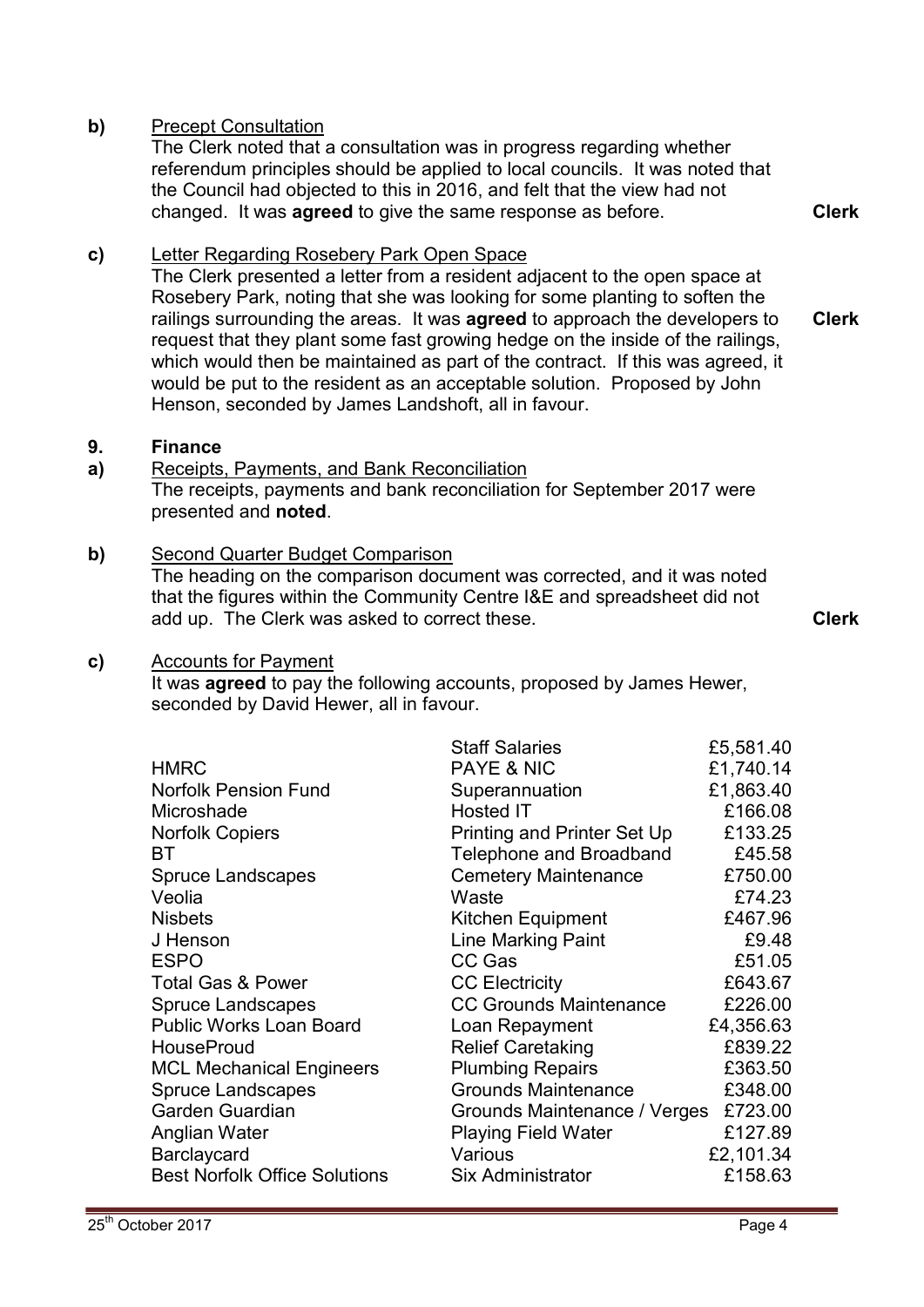| <b>Norfolk Copiers</b>  | <b>Photocopier Rental</b> | £143.97 |
|-------------------------|---------------------------|---------|
| Hugh Crane Cleaning Eqt | <b>Cleaning Materials</b> | £112.49 |
| C Moore                 | Petty Cash Top Up         | £68.40  |

#### 10. Committees and Advisory Groups

a) Neighbourhood Plan Committee Report The report of the meeting was noted.

### 11. Other Matters

a) Co-options to Neighbourhood Plan Committee

It was **agreed** to co-opt Marie Charles to the Committee, proposed by Chris Walker, seconded by David Hewer, all in favour. It was noted that Joss Riley had resigned from the Committee, leaving one vacancy to be filled. Clerk

- b) Delegation of Appointment of Neighbourhood Plan Consultant It was noted that the first two interviews had been set up for Monday  $6<sup>th</sup>$ November 2017, and that two councillors and two co-optees from the Committee would be interviewing, with the Clerk in attendance. It was agreed that the decision on appointment of a consultant would be delegated to the small group, proposed by Chris Walker, seconded by David Hewer, all in in favour. Clerk
- c) Poringland Library Open Plus Works

The Chairman reported that Norfolk County Council had agreed to the warranties and latent defect guarantees as requested. A pre-works meeting was scheduled shortly, with the Clerk and Caretaker attending.

### d) Play Area Markings Project

The Clerk gave an update on the project, noting that the cost would be £3,577.48 plus VAT which included cleaning the site. Funding had been pledged by Lisa Neal, Anglian Water and the Parish Council, with applications made to other organisations. John Overton agreed to fund £500 if the Parish Council would increase their share to £500, which was agreed, proposed by John Henson, seconded by David Hewer, all in favour. The Clerk was asked to send John details of the scheme for the application. Clerk

### e) Community Land Project Phase 2

The terms of reference for the Phase 2 Working Group were **agreed**, with Tim Boucher (Chairman ex-officio), David Gooderham (Vice Chairman ex-officio), Chris Walker, John Overton and James Landshoft appointed to the Group, proposed by David Hewer, seconded by James Landshoft, all in favour.

### f) Community Land Project Planning Consultant

It was noted that the Council would need to engage a consultant to take them through the planning process for the community land, and Tim Boucher had suggested that he and the Clerk could draw together the specification, which would then be sent out for tender. This would come back to Council for agreement of the appointed consultant. It was **agreed** that this approach was acceptable, proposed by John Henson, seconded by James Landshoft, all in favour. Clerk